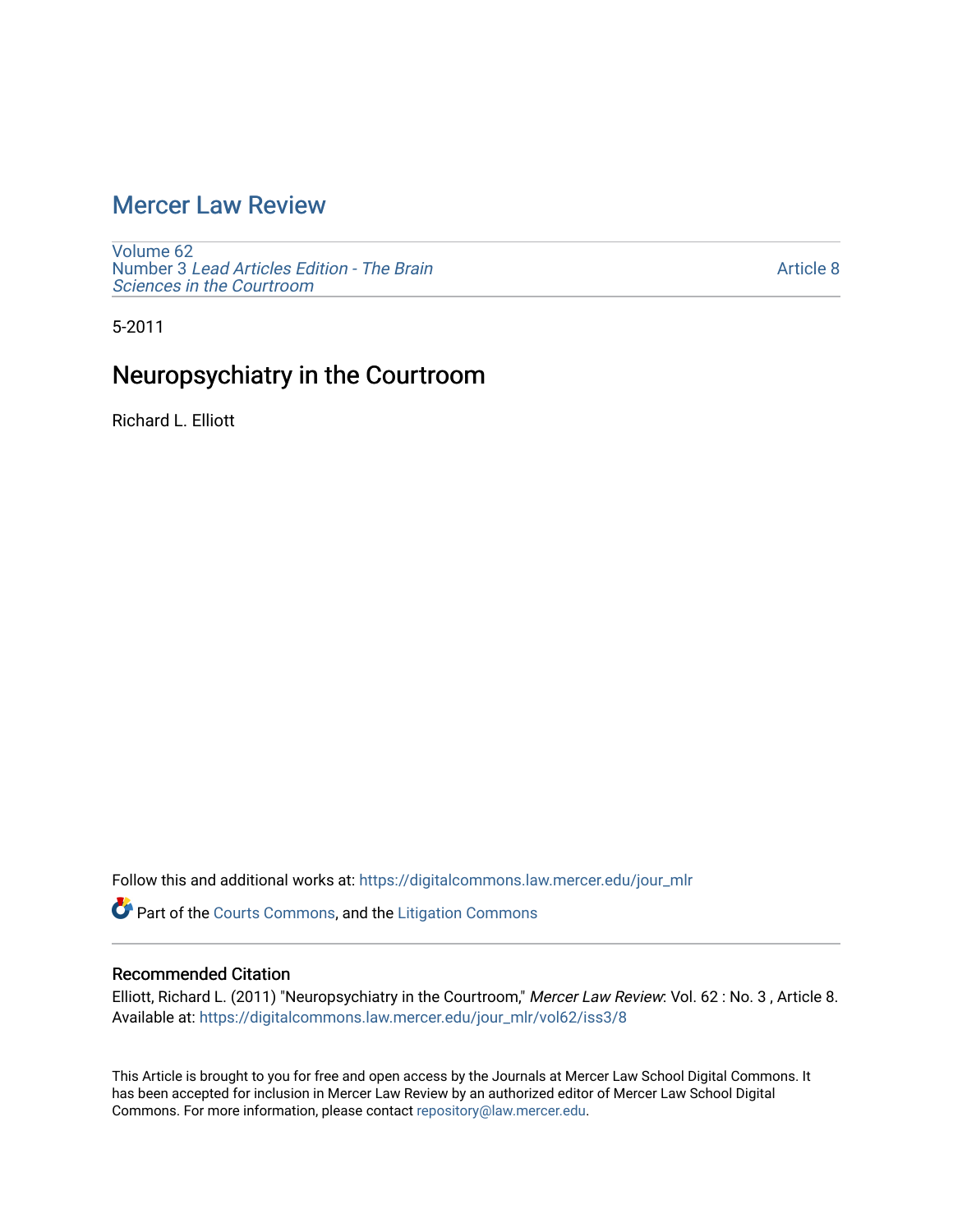# **Neuropsychiatry in the Courtroom**

## **by Richard L. Elliott\***

#### I. INTRODUCTION

This Symposium, "The Brain Sciences in the Courtroom," will make frequent reference to neuropsychiatry, neuroinaging, and brain science, and assumes a rudimentary understanding of neuroscience. While some readers have considerable experience **in** these areas, others might benefit from a brief introduction to key concepts in neuroscience, and to their applications in the courtroom from a historical perspective. In providing such an introduction, several points will become clear. For 200 years, lawyers, judges, and expert witnesses have struggled to understand how neuroscience can be helpful in the courtroom, with varying degrees of success. This is, in part, due to the fact that the brain is even more complex than might be supposed, rendering any attempt to reduce human emotion and behavior to a simple causal explanation, easily comprehensible to decisionmakers, intractable. With this limitation, the ultimate goal of this review is to provide a background to understand some of the promises and limitations that forensic neuropsychiatry has to offer. We begin **by** describing neuropsychiatry, presenting a brief introduction to the organization in the brain, and reviewing several historical cases illustrating problems applying neuropsychiatry in legal settings.

### II. WHAT IS NEUROPSYCHIATRY?'

Neuropsychiatry can be defined as that branch of medicine concerning mental disorders arising from the nervous system, emphasizing the organic or physical causes and explanations for mental disorders, and

**<sup>\*</sup>** Professor and Director of Medical Ethics, Mercer University School of Medicine; Adjunct Professor, Walter F. George School of Law, Mercer University. University of Wisconsin (M.D., **1978;** Ph. **D.,** Biophysics **1979).**

**<sup>1.</sup>** For a brief review, see WA Lishman, *What is Neuropsychiatry?,* **55 J. NEUROL.** NEUROSURG. **&** PSYCMATRY **983 (1992).**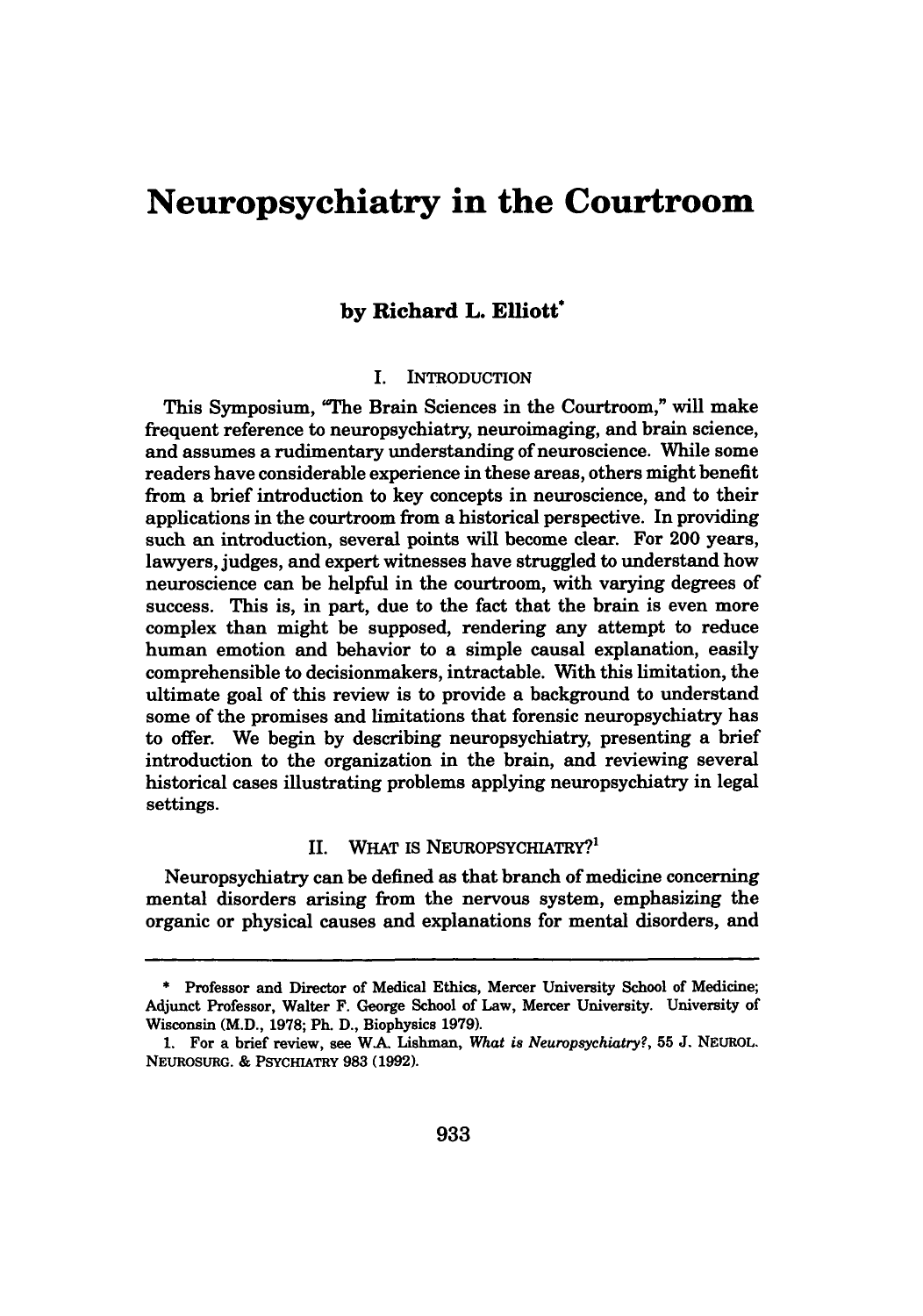using neuroanatomy, neurophysiology, and neurochemistry as its basic building blocks. Forensic neuropsychiatry is the application of this knowledge in legal contexts.

Though neuropsychiatry is the prevailing model within psychiatry today, historically, the dominant model in psychiatry has shifted between biological and psychosocial models. Psychosocial models focus on social, environmental, family, and interpersonal contributions to mental disorders. Thus, in the late eighteenth and early nineteenth centuries, moral (related to morale, such as psychosocial) treatments advocated **by** Pinel and Tuke provided the framework for the humane treatment of the mentally ill.<sup>2</sup> From the middle of the nineteenth to the early part of the twentieth centuries, many physicians concerned with mental disorders were neurologists, and biological views were favored. Recall that Freud was trained in neurology, and that his early works described mental processes in hydraulic and mechanical terms, with forces and pressures leading to symptom formation. Even though Freud analyzed psychodynamic factors, he was careful to indicate that physiological causes yet to be discovered probably contributed to an individual's mental state.' The psychodynamic paradigm dominated psychiatry in the early and middle twentieth century when most psychiatrists were psychoanalytically trained and oriented. But in the 1970s, neuropsychiatry began to retake the field in training programs due to a combination of factors, including the development of more effective medications, disillusionment with the effectiveness of psychoanalysis, invention of intriguing tools with which to study the brain (such as **CT** scans, MRIs, and radionuclide labeling of probes with which to study binding to receptors), and the infusion of money from pharmaceutical companies into educational programs.

The term "neuropsychiatry" is often used as if it were synonymous with psychiatry, but it is only one-albeit currently the dominant-model with which psychiatrists approach the understanding of mental illness. As this is the model under consideration, let us turn to a brief overview of the building blocks for the neuropsychiatric model.

*<sup>2.</sup>* See EDWARD SHORTER, **A** HISTORY OF PSYCHIATRY: FROM THE ERA OF ASYLUM TO THE **AGE OF** PROZAC **19-22 (1997).**

**<sup>3.</sup> ERNEST** JONES, THE LIFE **AND** WORK OF **SIGMUND** FREUD 133-45 (Lionel Trilling **&** Steven Marcus eds., **1962).**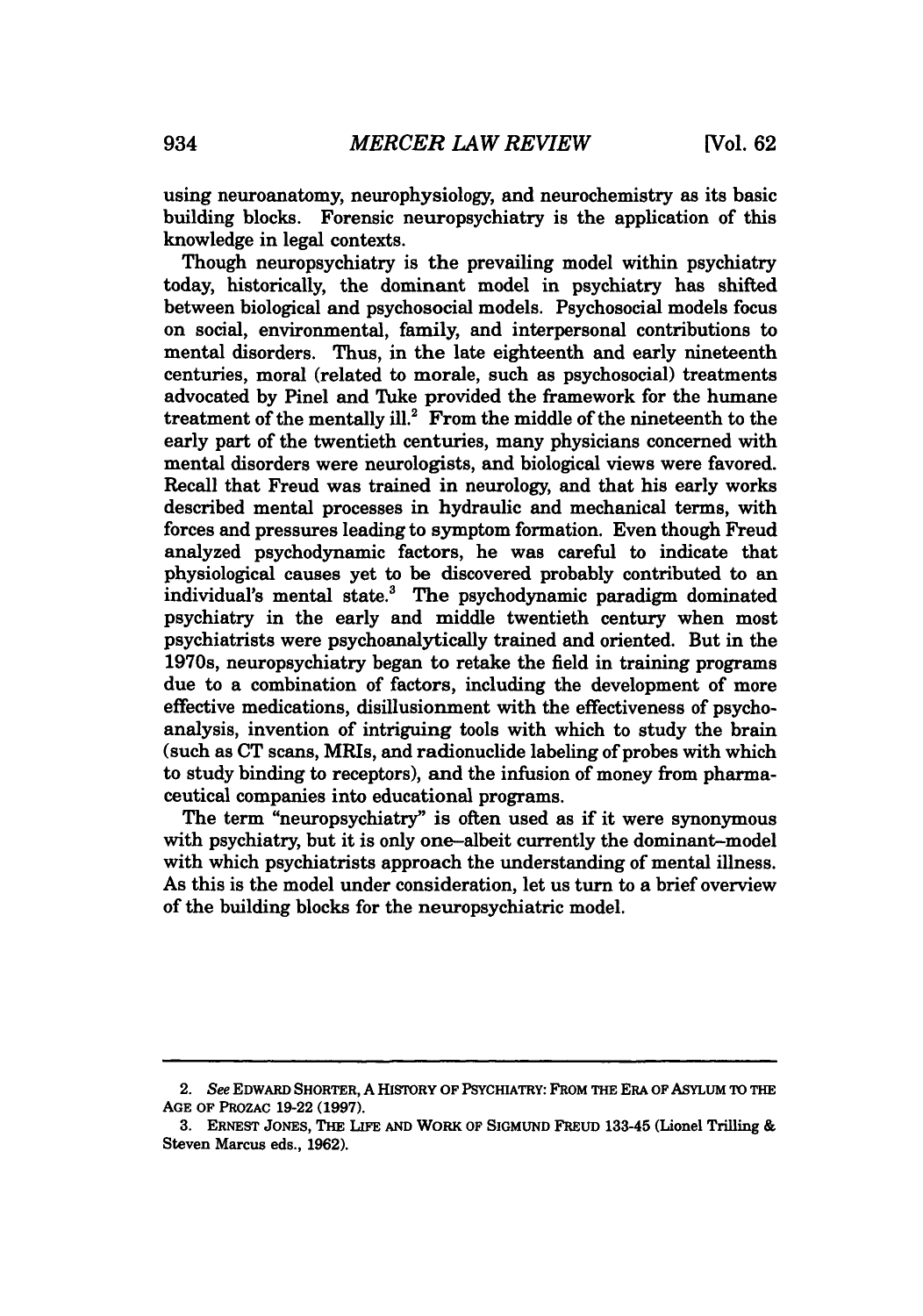#### III. How is **THE BRAIN ORGANIZED?<sup>4</sup>**

The human brain weighs approximately three pounds and is responsible for a variety of activities, such as perceptions, emotions, cognition, and behaviors. As many of these occur simultaneously, the brain must be organized in such a manner as to allow different activities to either occur independently or in coordination, as the need arises. For example, the reader of this Article is able to perceive the words on the page, interpret their meaning, maintain body posture, attend to environmental stimuli, and regulate bodily functions such as breathing, heart rate, blood pressure, and temperature. To do all of this, the brain has evolved an organization that segregates and integrates functions at gross anatomic and microscopic neural levels.

At the gross anatomic level, the brain's outer, or cortical, portion is divided into four lobes: frontal, parietal, temporal, and occipital. These anatomic divisions may be appreciated from visual inspection of the largest grooves-sulci-that separate them. Finding that neurophysiologic specificity or localization is associated with these divisions is key to our future discussion. Thus, temporal lobes are associated with-among other things-input to language circuits; frontal lobes are associated with planning, language output, and motor functions; parietal lobes are associated with sensory localization; and the occipital lobe is associated with vision. This is only a short list of localized functions, and numerous other functions have been partly or wholly localized to specific areas of the brain. Less well understood with respect to mental processes are deeper brain structures such as the basal ganglia, thalamus, hypothalamus, and cerebellum; these areas are essential to regulating unconscious functions such as motor control, temperature, appetite, and sleep, but current research indicates that these areas also affect higher mental functions.

At the next, microscopic, level of brain structure are the one hundred billion individual neurons in an adult brain, along with their connections. Each neuron has a zone for receiving inputs-dendrites-and has axonal projections for sending outgoing signals. Connections with other neurons are made though synapses, where one neuron releases neurotransmitters, for example, serotonin or dopamine, across a small gap. Following this release, the neurotransmitters can bind to receptors on the second neuron. If sufficient neurotransmitters bind to the next neuron in the chain, the following neuron becomes excited and propa-

<sup>4.</sup> **A** number of excellent introductions to neuroscience are available. For instance, see Richard Restak, *Foreword* to **MICHAEL S.** SWEENEY, BRAIN: THE COMPLETE MIND **(2009).**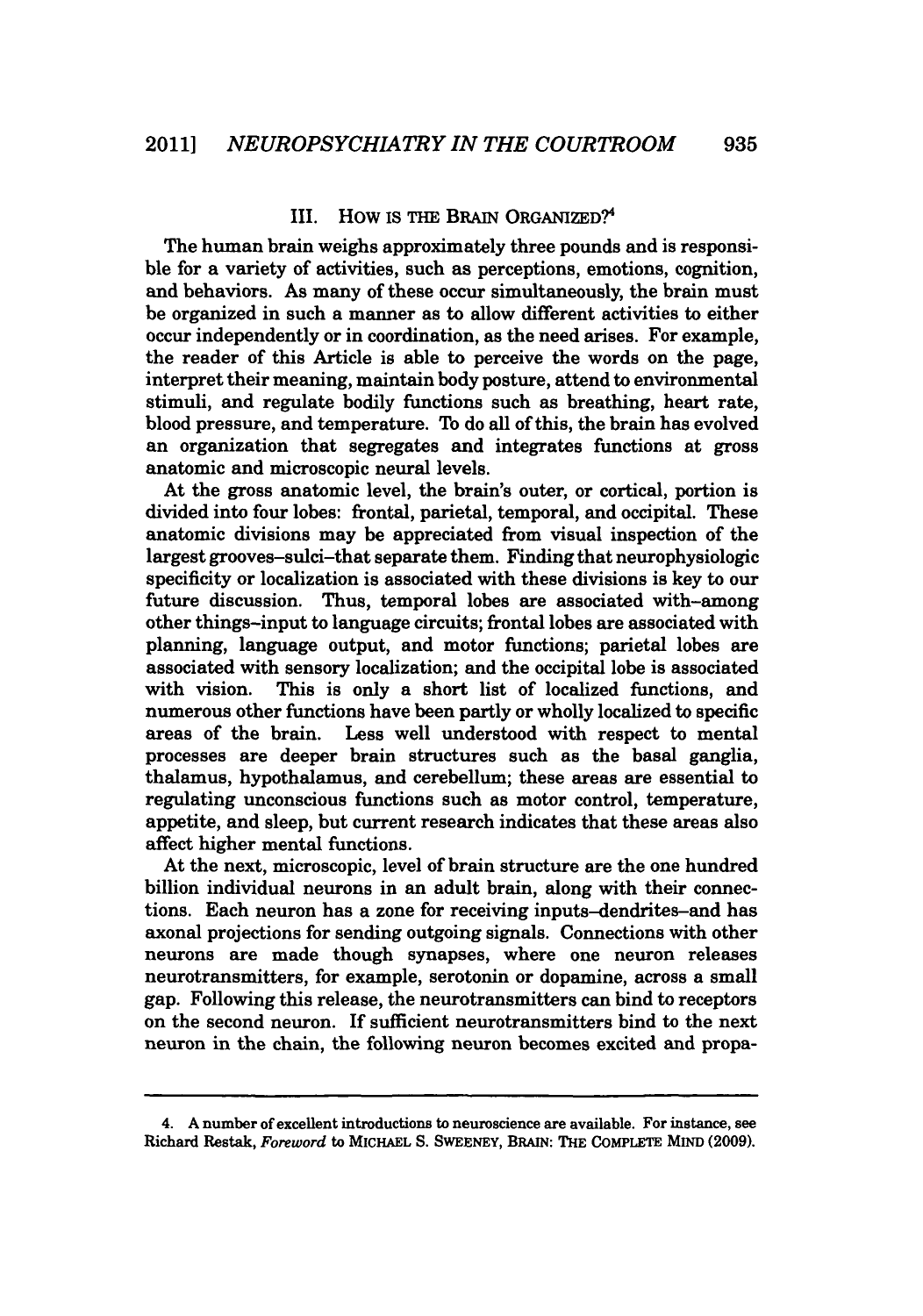gates the impulse. **A** single neuron may make thousands of connections via synaptic junctions to other neurons, and it is estimated that there are between one hundred trillion to one quadrillion such connections in a brain. Adding further to the complexity is that there are at least fifteen to twenty distinct neurotransmitters-for example, dopamine, acetylcholine, glutamate, **GABA,** serotonin, and perhaps **fifty** neuroactive peptides-and that each neurotransmitter may act via a dozen or more different receptors unique to that neurotransmitter.

Thus, the possibilities for distinct pathways involving combinations of multiple neurotransmitters, receptors, and regions of the brain are very, very large, and it begs the question: Is any "explanation" of a complex human emotion or behavior based on neuroscience necessarily overly simplified? Is any attempt to achieve a complete neuroscientific explanation of human emotion and behavior ultimately intractable-intellectually conceivable but practically impossible?

Leaving aside the question of tractability in "explaining" human emotion and behavior, two developmental aspects in the maturation of the human brain have important legal implications. Noted above, there are one hundred billion neurons in the adult brain, but there are possibly twice that number in the immature human brain. Through a process known as apoptosis, or programmed cell death, the brain removes, or prunes, many neurons late in adolescence. In addition, the process of myelination, which speeds the conduction of nervous signals, is not complete for several decades of life. These key developmental steps have implications for the legal system, as the brains of children and adolescents are not merely smaller versions of an adult brain. The brains of children are, in fact, neurophysiologically different, both qualitatively and quantitatively, from adult brains, and they do not assume adult capacities until late in adolescence or early adulthood. Legal cases that hold juveniles less responsible than their adult counterparts take cognizance of these differencess.

An interesting possible challenge to prevailing neuroanatomic models-the simplest localization models-comes from reports made around **1980** showing the brain scans of individuals who were apparently bright and functioning at a high level, despite having only a thin rim of cortex.' Perhaps the basic neuroanatomic topology had been preserved, as the brain retains enormous plasticity early in life, but this, to the best of the Author's knowledge, has not been demonstrated.

**<sup>5.</sup>** Roger Lewin, *Is Your Brain Really Necessary?,* 210 **SCIENCE 1232 (1980);** John *Lorber, Is Your Brain Really Necessary?,* **152 NURsING** MIRROR **29 (1981).**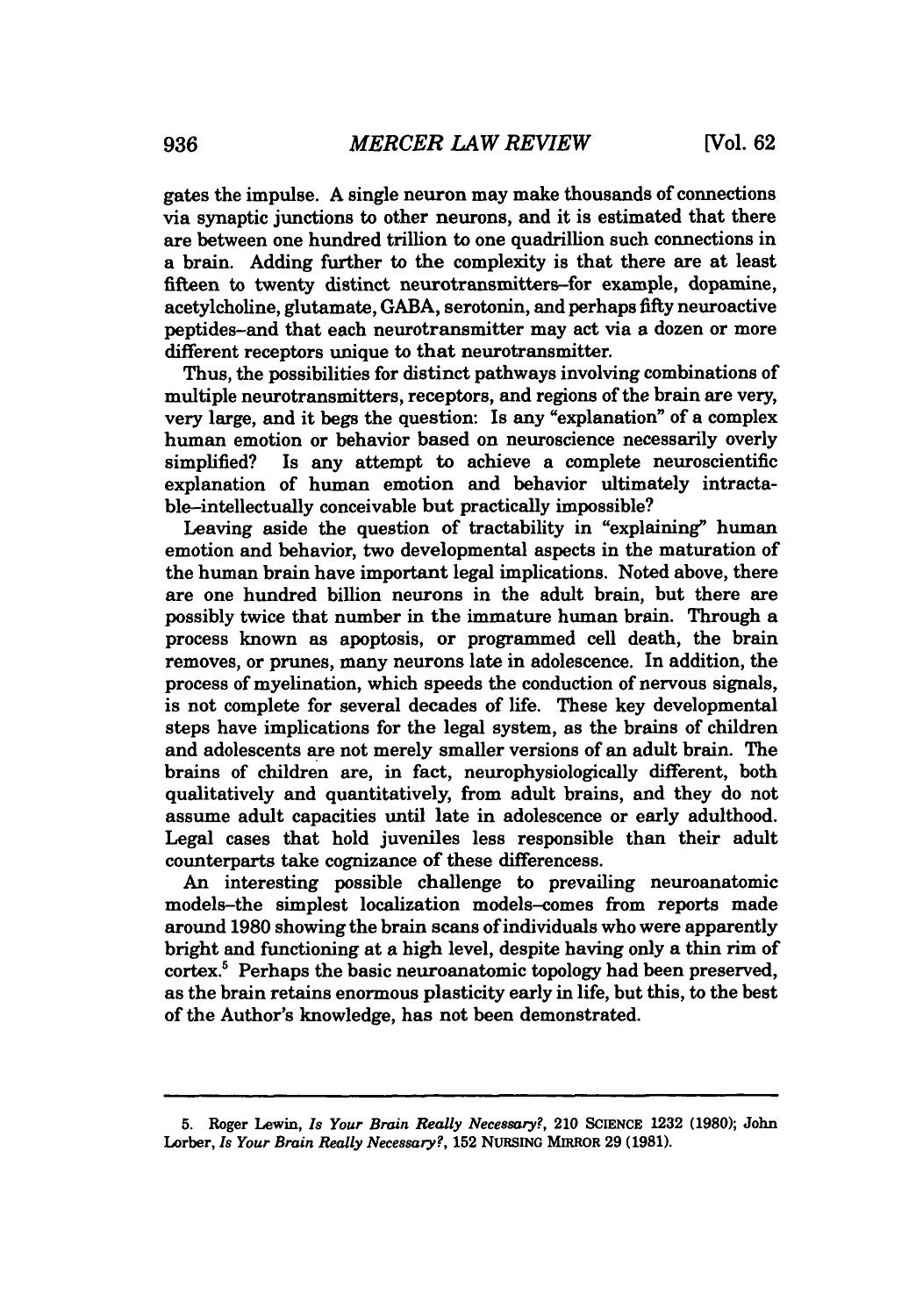This brief introduction to neuroscience is offered primarily to provide a background for further discussion. Let us turn now to how neuropsychiatry has fared in the courtroom.

### IV. HISTORICAL PERSPECTIVE ON NEUROPSYCHIATRY **IN** THE **COURTROOM**

While neuropsychiatry can trace its roots back several millennia, a more useful and relevant place to begin is at the end of the eighteenth century when the Viennese neurologist Franz Josef Gall published his first work on phrenology.' This was at a time prior to X-rays, **EEGs,** or any other modern tools that could be used to explore the relationships between the brain and mental functioning, and relationships between brain structure and function had to be deduced from anatomic data derived from autopsies and gross external evidence of brain injury. From such limited data, the theory of phrenology arose with two key ideas. First, the surface of the brain is divided into areas corresponding to certain functions, for example, callousness or combativeness, and second, the development of these areas is reflected in the shape of the skull over respective areas. Thus, a bump or enlargement in the skull over the area associated with appetite might be associated with a tendency toward gluttony, and a "brain scan" attempting to discern the relative development of underlying areas could be performed **by** passing the hands over the skull to feel for bumps or depressions. Despite the lack of scientific basis for the technique, the lack of scientific associations between brain regions and functions such as acquisitiveness and secretiveness, and the lack of acceptance of phrenology among most physicians, phrenology was still embraced **by** enough of the public to make publications popular and profitable.

The first attempt to introduce testimony involving phrenological evidence occurred in 1834 when Major Mitchell, a nine-year-old boy, was arrested for the beating and partial castration of an eight-year-old schoolmate. Mitchell had suffered a head injury at an age of one week, and his subsequent behavior was attributed to this; thus, two phrenologists examined him. Mitchell, who had already pleaded guilty, sought to introduce testimony based on phrenological findings, particularly on the development of areas associated with combativeness and secretiveness.' After hearing what the experts (one of whom stated he was not

*<sup>6.</sup> See* Donald Simpson, *Phrenology and the Neurosciences: Contributions of F.J. Gall and J.G. Spurzheim,* **75. ANz J.** SURGERY 475, 475 **(2005).**

*<sup>7.</sup>* Kenneth **J.** Weiss, *Isaac Ray at 200: Phrenology and Expert Testimony, 35* **J. AM.** ACAD. PSYCmiATRY L. **339,** 340-41 **(2007).**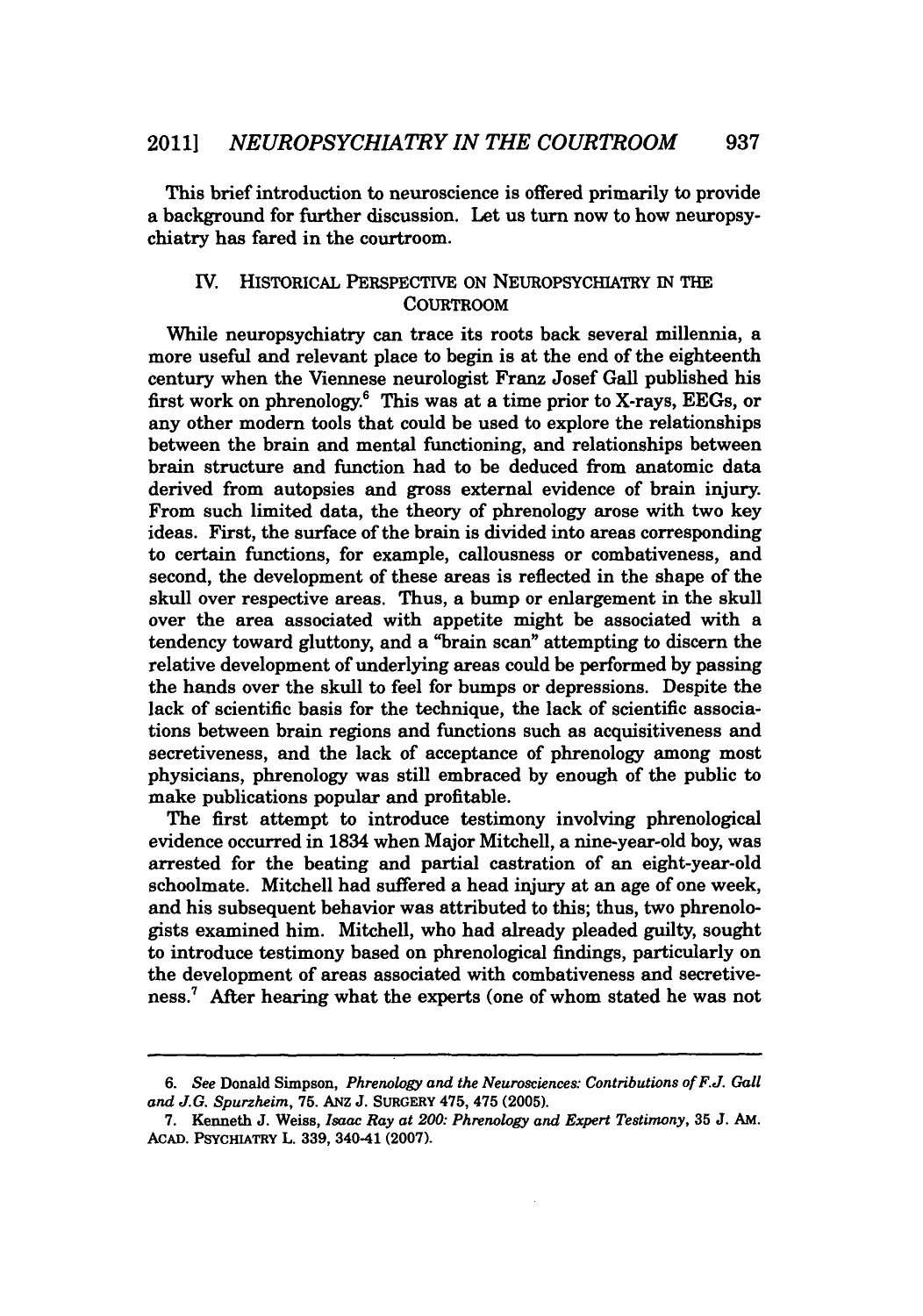an expert) might testify to, the judge ruled against the introduction of phrenological findings and conclusions:

But it is said, that the head has a large peculiar formation called the organ of *destructiveness.* There is no disposition to keep out of Courts of Justice *true* science, but on the contrary to pay a marked deference. If a question were raised here, as to a fact committed in the East Indies, and **by** two persons it should be said to have been full moon at the time; and *Astronomers* should be called, who should demonstrate from calculations, that there could not have been full moon at the time, it would be proper evidence for a jury. So if *dyers* be called, as to the effects of chemical combinations upon colors; or if *Physicians* be called to show the effects of poison upon the human frame, such is competent testimony. But, what it shall have been demonstrated **by** proof like this, that a bump here or a bump there shall affect the mind, either to destroy the powers of mind, or decidedly to alter its character, then, and not till then, will such become proper evidence to be submitted to a jury. Where people do not speak from *knowledge,* we cannot suffer a *mere theory* to go as evidence to a jury; especially where one says he is a believer in the system, and has no personal knowledge upon the subject. Our decisions are made in the daylight, and the jury are judges, of law as well as of facts.<sup>8</sup>

Mitchell was convicted and served nine years of hard labor. This case is said to be the first introduction of psychiatric testimony in an American courtroom.9

An important case in neuropsychiatry relating brain injury to mental disorder was that of Phineas Gage who, in **1848,** while laying a rail line, had a tamping rod ignite a charge of gunpowder, driving the rod through his forehead.<sup>10</sup> He survived, but suffered a marked personality change from responsible foreman to irresponsible drunkard." This widely cited case reinforced the idea among nineteenth century physicians that damage to certain portions of the brain could be associated with specific changes in mental functioning.

The next important figure in our survey is Cesare Lombroso, who lived from **1835** to **1909.** Lombroso was an Italian psychiatrist, professor of

*<sup>8.</sup> Id.* at 342-43.

*<sup>9.</sup> Id.*

**<sup>10.</sup>** John M. Harlow, *Passage of an Iron Rod Through the Head,* **39 BOSTON MED. &** *SURG.* **J. 389, 389 (1848).**

*<sup>11.</sup> See generally* John M. Harlow, *Recovery from the Passage of an Iron Bar Through the Head,* 2 BULL. **MASS.** MED. SOc'Y **327-47 (1868)** *reprinted in* **HISTORY OF PSYCHIATRY 274-81 (1993).**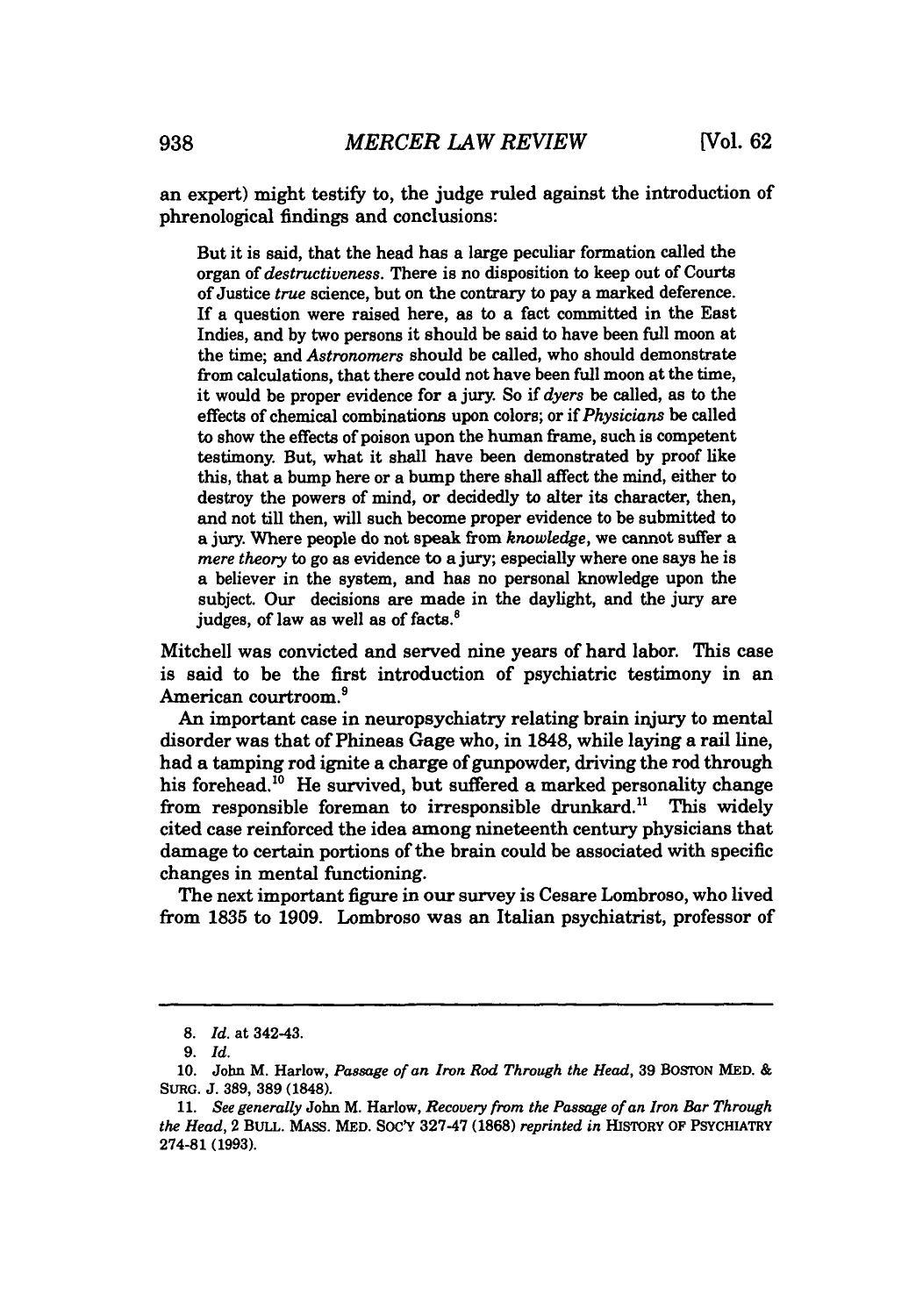**939**

criminal anthropology, and is often considered the father of criminolo**gy.1** He noticed in the skull of a murderer an anomalous depression characteristic of lower species, such as dogs. This came in an age of Darwinism, not too long after phrenology had enjoyed public attention, and Lombroso speculated that such a skull reflected an underlying brain abnormality of an atavistic nature. That is, perhaps the brain of the murderer suggested a more primitive development of a lower species. Lombroso gathered large quantities of data from measurements on criminals and proposed that certain criminals represented a distinct species, *homo delinquens.* As his reputation grew, others also subscribed to his theory that at least some criminals are born, not made, and criminal types could be identified **by** the shapes of their skulls." Lombroso was called upon as an expert witness on numerous occasions to testify as to whether a defendant was of a criminal disposition. For example, two brothers were tried for the murder of their stepmother, but the evidence was unclear as to which was guilty of the murder. Lombroso examined the defendants and testified that one brother clearly had the physiognomy of "the most perfect type of the born criminal," and, on this evidence, that brother was convicted.<sup>14</sup> In another case, a woman was charged with murdering several children. Although several physicians had performed autopsies on the victims and found their deaths to be from natural causes, Lombroso was sent a photograph of the woman. He concluded that the woman had a criminal nature based on her "round, small skull, flat forehead, and virile expression."<sup>15</sup> His opinion encouraged other doctors to testify to other ways she might have committed the murders to ensure the deaths appeared natural; she was subsequently convicted.<sup>16</sup>

Ultimately Lombroso's theory of criminal types fell into disrepute, at least in part because his "theory" failed an important scientific test-it was not capable of being falsified. Those who did not have the characteristics of born criminals were classified as "occasional criminals," and those who had the characteristics of criminal dispositions, but who had not committed crimes, were simply criminals-in-waiting.

<sup>12.</sup> Edward Podolsky, *Cesare Lombroso and Criminal Man,* 20 **MED. ANNALS DisT. COLUMBIA** 323, **323 (1951).**

*<sup>13.</sup> Id.* at **323-25.**

**<sup>14.</sup>** Gerald **Bergman,** *Darwinian Criminality Theory: A Tragic Chapter in History, 98* BioLoGY FORUMIRIVISTA **DI BIOLOGIA 47, 53 (2005).**

**<sup>15.</sup>** Rebecca B. Fleming, *Scanty Goatees and Palmar Tattoos: Cesare Lombroso's Influence on Science and Popular Opinion,* **10 THE CONCORD REvIEw 195,** 204 (2000). *16.* Id.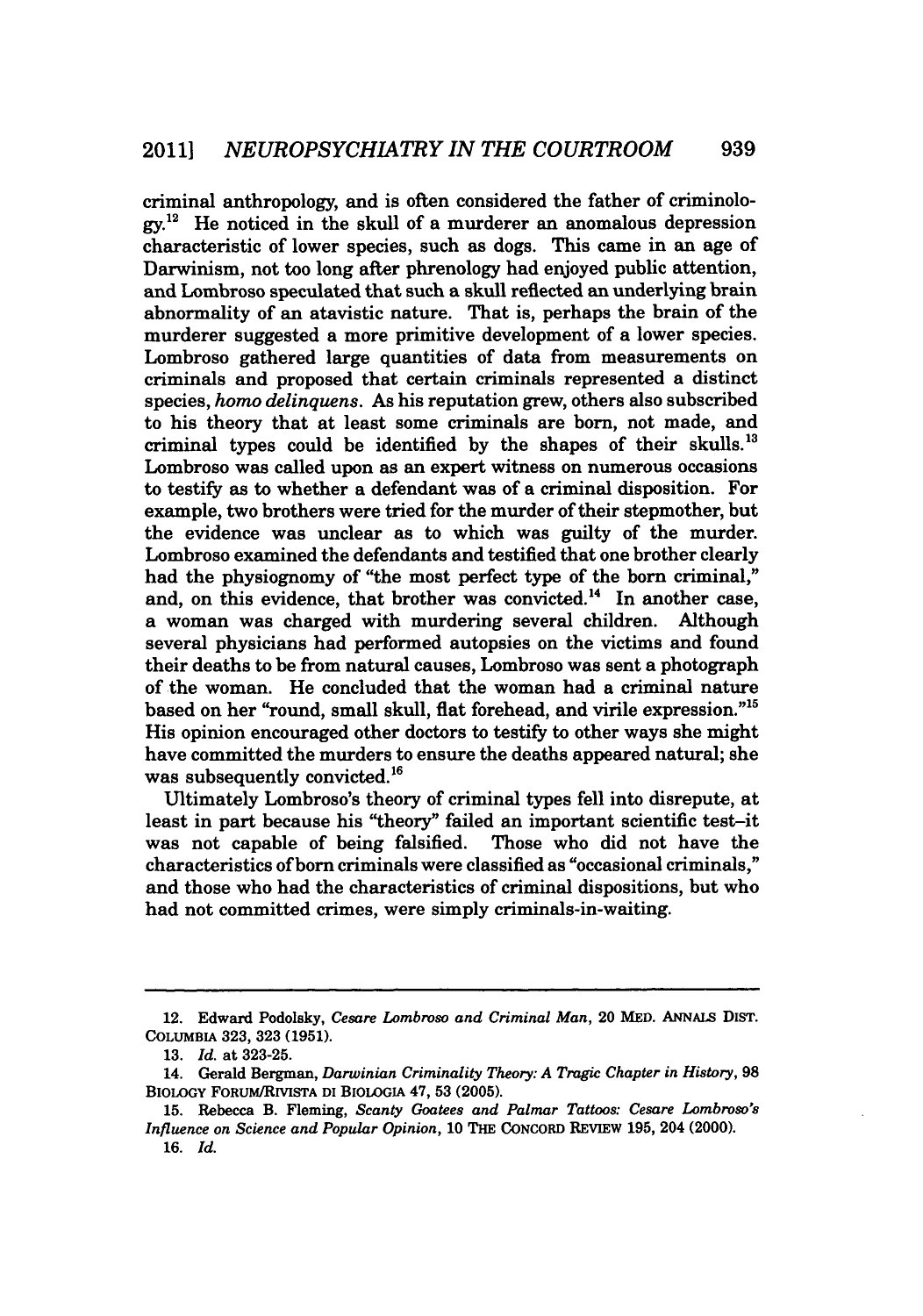In **1920** a physician was murdered in the District of Columbia, resulting in a case known **by** most United States attorneys for its attempted use of an early lie detection test. **A** man arrested for robbery in **1921** confessed to the murder but later repudiated his confession. His attorney, attempting *to* find evidence to bolster the defendant's alibi, called a physician *to* administer a series of questions to the defendant and to take his blood pressure after each question.<sup>17</sup> At that time, tools to relate brain functioning and mental processes, such as whether the defendant was telling the truth, were limited because X-rays (discovered in **1895)** revealed little about brain functioning, EEGs were in an early stage of development, and phrenology and Lombroso's "criminal physiognomy" had been discredited. Nevertheless, another avenue, involving such measurements as systolic blood pressure, was being explored using the influence of the brain through the autonomic nervous system. As a result, a crude lie detector test was developed based on the assumption that the stress of lying would cause the blood pressure to rise and would give away the liar. The physician who administered the questions and took the blood pressures became convinced, based on the lack of elevated blood pressure in response to questions, of the defendant's truthfulness and was prepared to testify on his behalf. At trial, when the defense attempted to put the physician on the stand, the judge objected, refusing to allow either the testimony or a demonstration of the technique in front of the jury.<sup>18</sup> In *Frye v. United States*,<sup>19</sup> the decision *to* exclude testimony in the trial of James Frye was upheld **by** the Court of Appeals for the District of Columbia.20 The decision might still have saved the life of the defendant James Frye, because although the lower court excluded the testimony, the argument regarding the possible testimony was still heard **by** the jury. Subsequently the jury convicted Frye, not of first degree murder, which would have been subject to the death penalty, but of second degree murder.<sup>21</sup>

The well-known opinion in *Frye* reads as follows:

Just when a scientific principle or discovery crosses the line between the experimental and demonstrable stages is difficult to define. Somewhere in this twilight zone the evidential force of the principle must be recognized, and while courts will go a long way in admitting expert testimony deduced from a well-recognized scientific principle or

**<sup>17.</sup>** Jim Fisher, *The Polygraph and the Frye Case,* http/jimfisher.edinboro.edu/foren sics/frye.html (last updated Jan. **7, 2008).**

*<sup>18.</sup> Id.*

**<sup>19. 293</sup>** F. **1013 (D.C.** Cir. **1923).**

<sup>20.</sup> *Id.* at 1014.

<sup>21.</sup> *Id.* at 1013-14.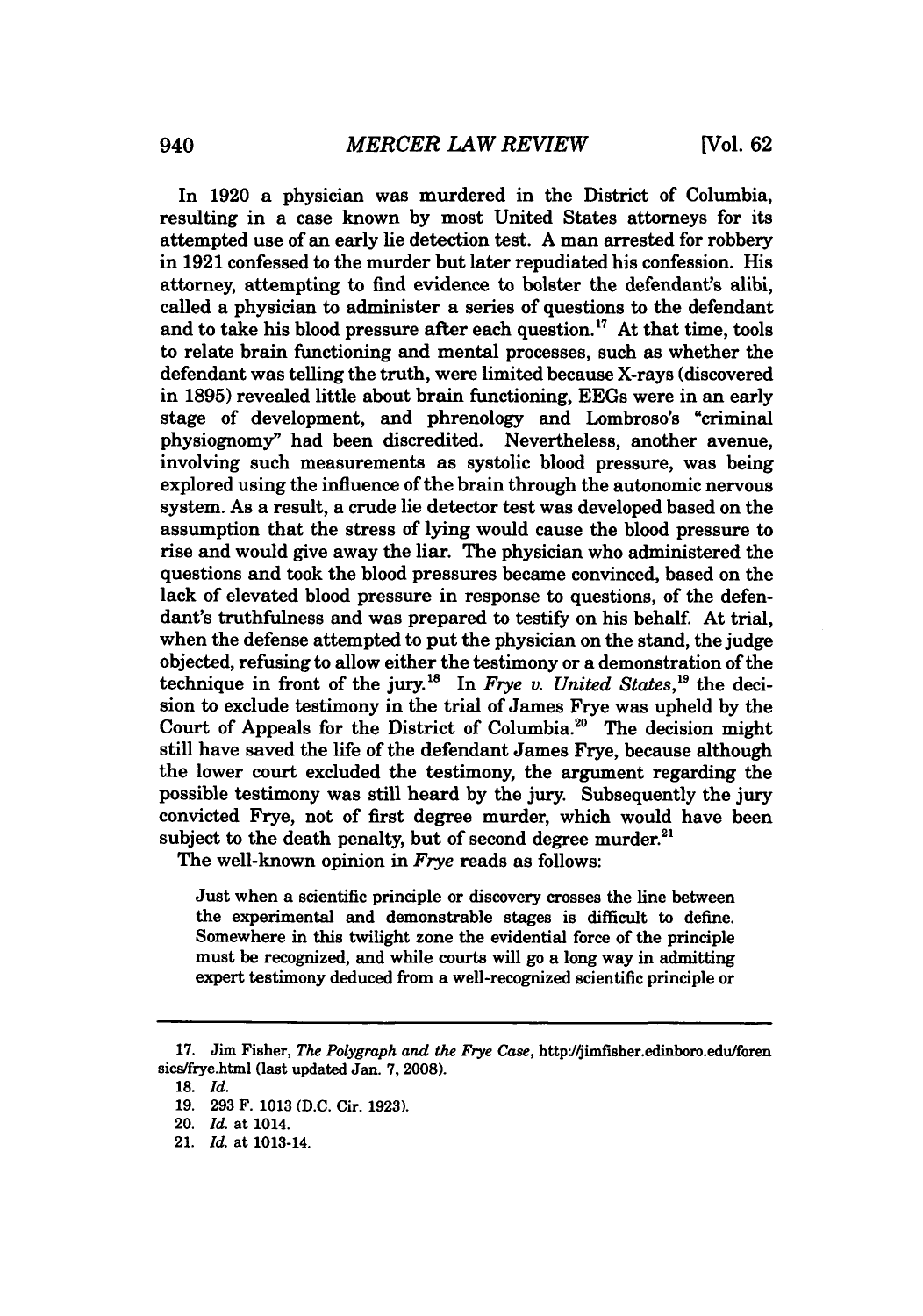discovery, the thing from which the deduction is made must be sufficiently established to have gained general acceptance in the particular field in which it belongs.<sup>22</sup>

The last historical case is that of John Hinckley, who attempted to assassinate President Reagan in 1981.<sup>23</sup> The crux of his insanity defense was that he suffered from schizophrenia and was not criminally responsible at the time of the shooting.<sup>24</sup> A key aspect of the case was the introduction of a **CAT** scan **(CT)** of Hinckley's brain-the first acceptance of a brain **CT** in court. The scan purported to show that Hinckley had widened sulci-the fissures or grooves on the surface of the brain-which, according to Dr. David Bear, was evidence for schizophrenia.25 Before the introduction of the **CT,** the government objected and the judge, who had previously ruled the scan inadmissible, reversed himself and ruled it admissible.26 What effect the **CT** had on the jury is not entirely clear, but, given that the burden was on the prosecution to show that Hinckley was not insane beyond a reasonable doubt, tangible, visible evidence of mental illness, though disputed, may have contributed to reasonable doubt in the jurors' minds.

#### V. PERSONAL THOUGHTS ON NEUROPSYCHIATRY **IN** THE COURTROOM

For legal purposes, the Author uses only those tests upon which he may rely clinically, for example, **CT** and MRI scans. **CT** and MRI scans are useful in documenting brain atrophy associated with dementia, areas of infarction due to strokes, tumors, congenital malformations, and all gross brain defects that might account for aberrant behavior. In addition, special MRI techniques can be useful in demonstrating "shearing," or diffuse axonal injury due to closed head injury, in individuals suffering sequelae from trauma to the head. The Author does not request other scans such as fMRI, PET, or **SPECT,** which have not gained wide-spread clinical acceptance for clinical or forensic use. This is not because potential clinical applications for these scans do not exist, but, generally, because whatever can be learned from these other

<sup>22.</sup> *Id.* at 1014.

**<sup>23.</sup> RICHARD J. BONNIE ET AL., A** CASE STUDY **IN THE INSANITY DEFENSE: THE TRIAL OF JOHN** W. **HINCKLEY, JR. 1 (3d** ed. **2008).**

<sup>24.</sup> *See id. at* **28-31.**

**<sup>25.</sup>** Shelley Batts, *Brain Lesions and Their Implications in Criminal Responsibility, 27* BEHAV. Sci. L. **261, 262-63 (2009).**

**<sup>26.</sup>** Stuart Taylor, *CAT Scans Said to Show Shrunken Hinckley Brain,* N.Y. **TIMES** (June 2, **1982),** www.nytimes.com/1982/06/02/us/cat-scans-said-to-sow-shrunken-hinckley brain.html.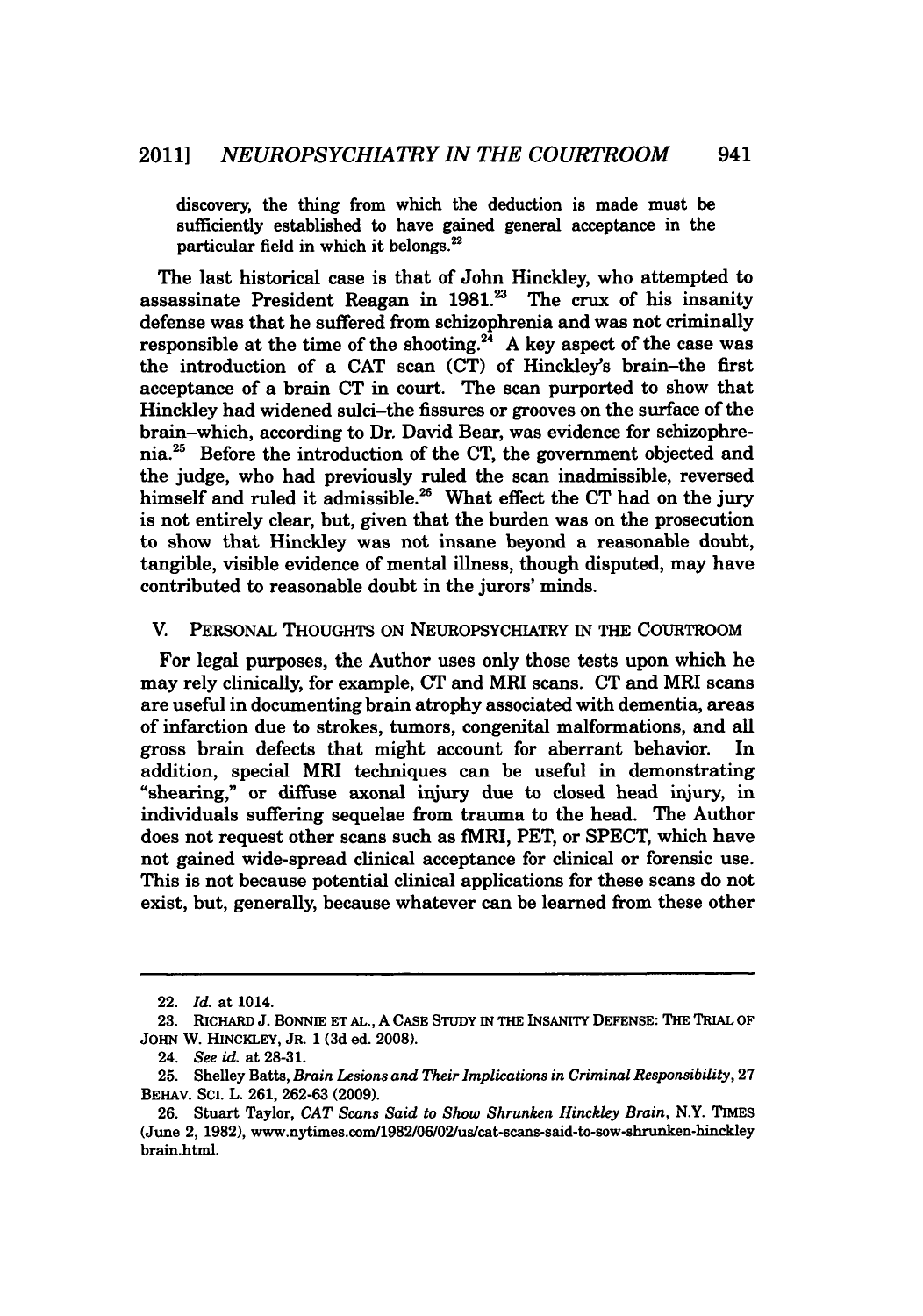scans currently can be procured more reliably and more inexpensively with older, better established scans such as **CT** or MRI.

The primary reservation the Author has regarding the utility of newer scans, clinically or forensically, is the lack of information on reliability of results for conditions under consideration. For example, one of the forensic considerations in deciding whether to request an fMRI to determine if a defendant is a psychopath is the sensitivity of the test. Out of **100** individuals with psychopathy, how often will the test be positive or, in other words, agree with the diagnosis of psychopathy? **A** sensitivity of, for example, **75%** means that out of **100** individuals with psychopathy, **25** will have a negative test, and will thus be considered not to have psychopathy. For capital sentencing cases, is this sufficient sensitivity?

**A** related question on test reliability is test specificity. Using the example of psychopathy again, test specificity concerns how often **100** individuals who do *not* meet criteria for psychopathy will have an fMRI that is read as positive for psychopathy. **A** test that has a specificity of **75%** means that out of **100** individuals who do not have psychopathy, **25** will have a positive test, and will thus have a test result as if they were psychopathic. The question of test specificity is probably more important than sensitivity as it occurs very frequently in forensic settings, especially in the prediction of dangerousness or other relatively low probability events.

**A** simple calculation shows how even tests with high sensitivities and specificities can be misleading. Assume a condition such as future dangerousness exists in **30%** of a given population, such as a population being considered for release from prison. **A** test of dangerousness that is **90%** sensitive and **90%** specific will yield incorrect results **10%** of the time. Among **1000** individuals tested, **300** will actually be at risk for future dangerousness (our assumption). dangerousness that is **90%** sensitive will miss **10%,** or **30** out of **300** individuals. Among the **700** non-dangerous individuals, **10%,** or **70** out of **700,** will be classified as dangerous. Is a total error of **10% (30** plus **70** out of **1000)** acceptable? Since most tests have lower sensitivity and specificity rates, higher rates of misclassification will occur. Thus, for a condition present in **10%** of individuals, and a test that has sensitivity and specificity of **80%,** 20% of persons tested will be misclassified.

An example of a potential application of fMRI is the detection of lying. **A** recent study on the sensitivity and specificity associated with the use of fMRI for this purpose found a sensitivity of 100%-all subjects who committed a mock crime but were instructed to lie were detected **by**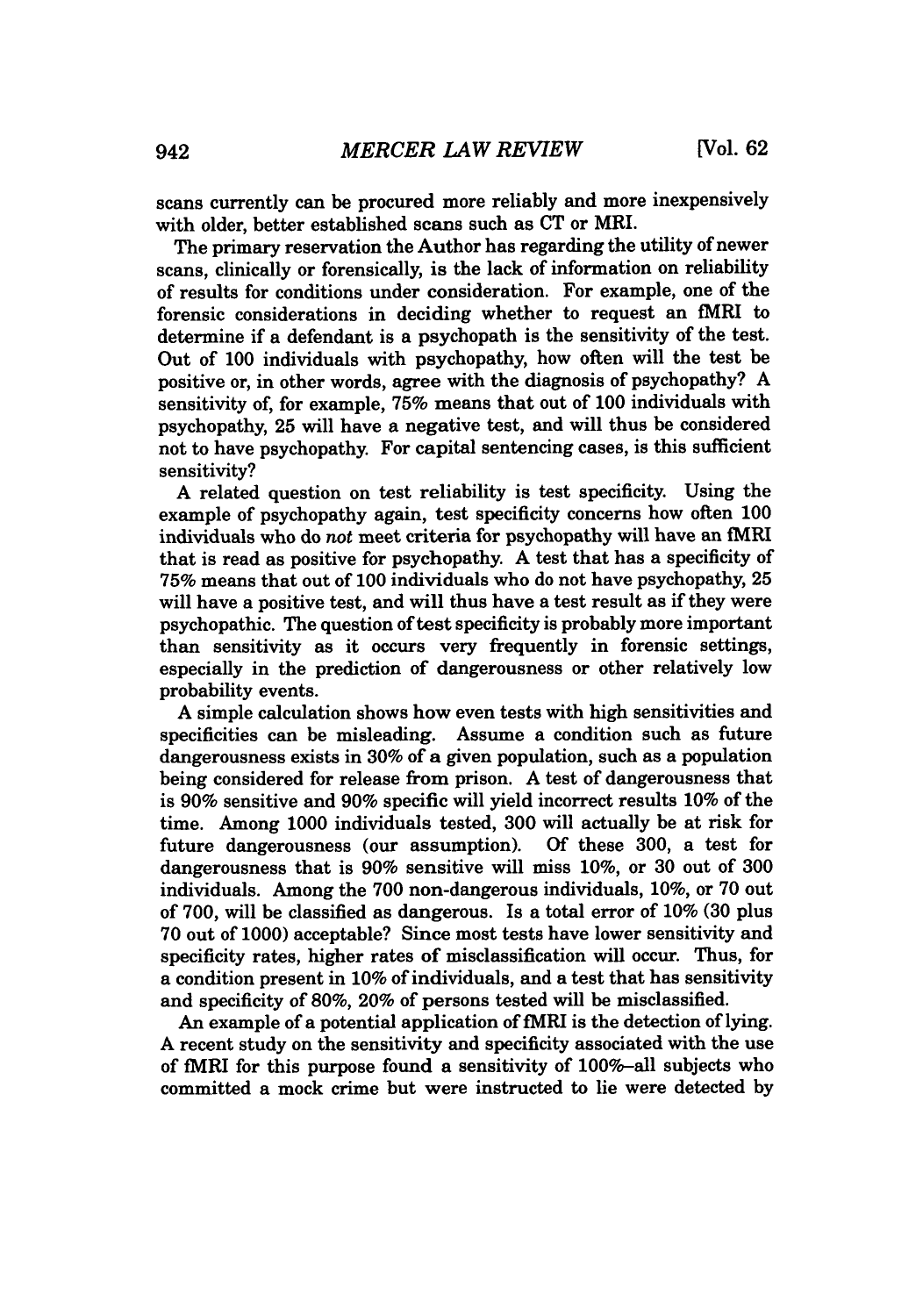fMRI. 27 Unfortunately, **5** of **15** subjects who did not commit the mock crime were found **by** fMRI also to be lying, a specificity of **67%.28** Onethird of "nonoffenders" in this study were classified as liars and might have been convicted had the test results been introduced in court. Consistent with these data, in **2007,** Paul Appelbaum concluded that neither brain-wave analysis nor fMRI data showed sufficient reliability in truth detection to be permitted in court.29

Many of the test scans that might be considered here-fMRI, PET, **SPECT, EEG,** and so forth-have unpublished sensitivity and specificity rates for clinical conditions under consideration **by** the court, which include psychopathy and schizophrenia. This **by** itself should be a cause for concern-a concern reinforced **by** medical literature. **A** search of the National Library of Medicine database PubMed, $30$  using the terms "ventrolateral cortex," chosen because it is often associated with psychopathy **by** experts, results in **1771** citations. Multiple nonpsychopathic conditions are reported as showing altered activity, using a variety of techniques, in the ventrolateral area-depression, schizophrenia, **ADHD,** bipolar disorder, and many others-raising the question about the specificity of altered function in the ventrolateral cortex as a test for a single condition such as psychopathy. Similarly, a search using the terms "dorsomedial cortex" results in **1170** citations reporting altered activity for many of the same conditions. What are we to make of this when confronted with testimony that a certain condition is associated with increased activity in some cortical area? It is likely the same finding has been reported for other conditions, so that, for example, a psychopath with a history of fighting, substance abuse, and other personality disorders might have fMRI or PET results "explainable" not only **by** psychopathy, but, alternatively, **by** a condition associated with a lifetime of violence and unlawful conduct.

An ideal test will have **100%** sensitivity (all psychopaths have positive scans) and **100%** specificity (no nonpsychopaths will have a positive scan), and under research conditions, some tests for certain conditions have sensitivities approaching 100%.<sup>31</sup> A question for courts is what

**<sup>27.</sup>** F. Andrew Kozel et al., *Functional MRI Detection of Deception After Committing a Mock Sabotage Crime,* 54 **J.** FORENSIC Sci. **220-31 (2009).**

**<sup>28.</sup>** *Id. at* **226.**

**<sup>29.</sup>** Paul **S.** Appelbaum, *The New Lie Detectors: Neuroscience, Deception, and the Courts,* **58** PSYCHIATRIC SERvs. 460, 462 **(2007).**

**<sup>30.</sup> PUBMED,** http:/Incbi.nih.gov/pubmed (last visted Feb. **5,** 2011).

**<sup>31.</sup>** For example, Ardekani et al. report a sensitivity of **96%** and specificity of **92%** in differentiating patients with schizophrenia from normal controls using a variant MRI technique. But how often is this the question in clinical or forensic settings? Most often, "controls" are not "normal," but have a variety of other conditions such as a history of